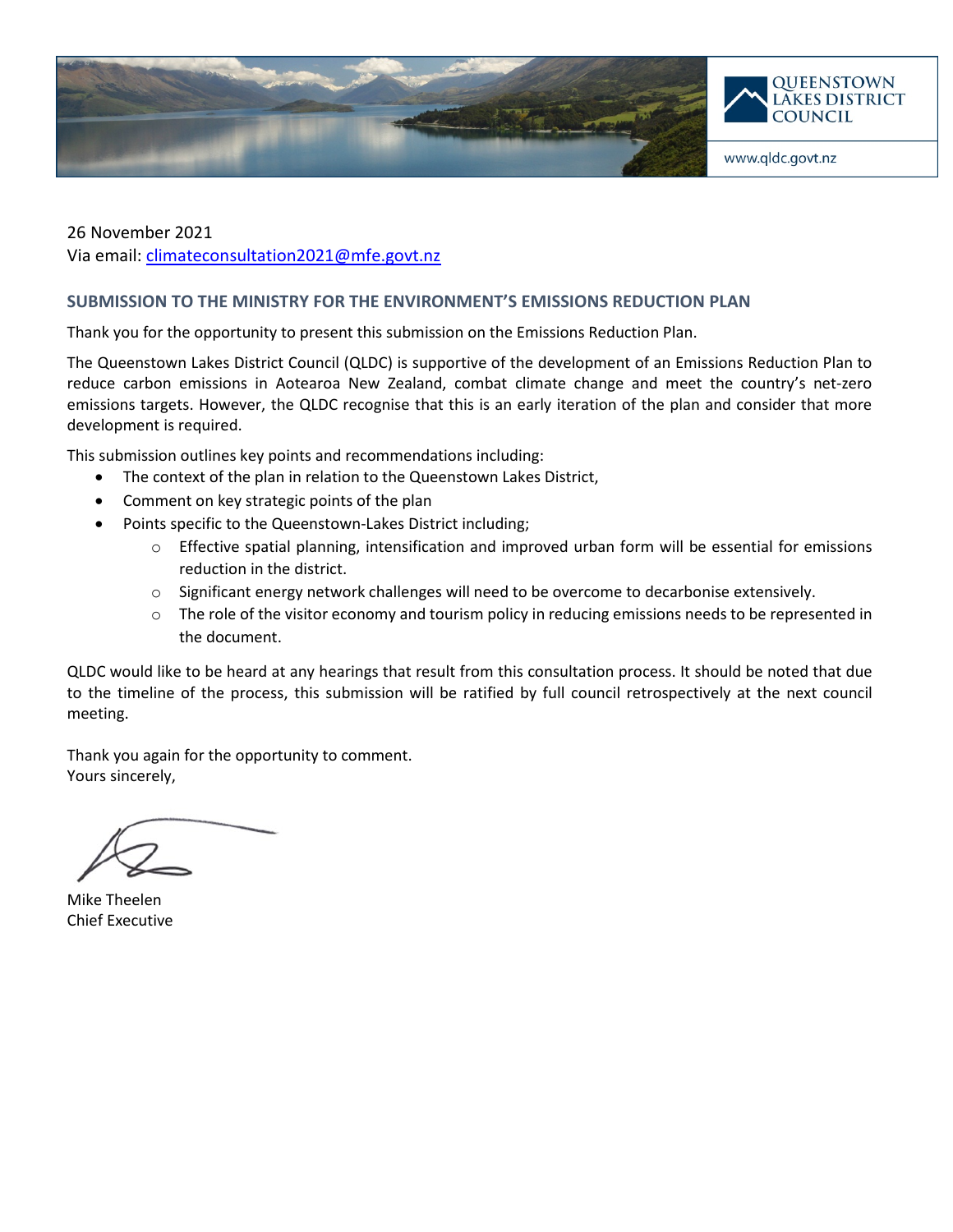# **SUBMISSION TO THE MINISTRY FOR THE ENVIRONMENT'S EMISSIONS REDUCTION PLAN**

## **1.0 Context of the plan in relation to QLDC**

- 1.1 Queenstown-Lakes District (QLD) is a district with an average daily population of 50,550 (visitors and residents) and a peak daily population of  $112,150^1$  $112,150^1$ .
- 1.2 Our residents are highly climate-conscious and passionate about the integrity of the environment. Most people move to the district because of a connection with the lakes and mountains; it's this connection that drives many to participate in climate action, sustainability, and conservation initiatives.
- 1.3 The district is also proud to have a number of highly active community groups that are focused on sustainability and environmental protection, which have contributed to the development of an engaged, informed, and diverse network of individuals across the district.
- 1.4 In June 2019, the Council declared a climate and ecological emergency and has since established a Climate Action Plan, focusing on emissions reduction mitigation activities as well as adaptation considerations<sup>[2](#page-1-1)</sup>.
- 1.5 Queenstown-Lakes District Council (QLDC) has subsequently initiated a Climate Reference Group<sup>[3](#page-1-2)</sup> to guide its progress and priorities in this space, and QLDC has also prepared an Emissions Reduction Roadmap[4](#page-1-3) and Sequestration Study<sup>[5](#page-1-4)</sup>.
- 1.6 The district is experiencing some of the most severe economic impacts from the global pandemic, given its pre-pandemic reliance upon the international visitor economy. The QLDC Recovery Team is focused on three key transitions: transition to a better tourism system, transition to a more reliable workforce and transition to a zero waste, net zero emissions future for the district.
- 1.7 Reduced emissions are central to the adoption of a regenerative approach to recovery, a mindset advocated by the district's Regenerative Recovery Advisory Group<sup>[6](#page-1-5)</sup>.
- 1.8 QLDC recently entered into a formal partnership with government to develop an holistic Spatial Plan<sup>[7](#page-1-6)</sup> for the district. This has involved the development of a detailed plan to grow well (whaiora), identifying priority areas for growth, transport, community facilities, infrastructure, and economic development. Emissions reduction, sustainability, resilience, and community wellbeing underpin all aspects of the Spatial Plan, through to 2050.
- 1.9 The commitment to the COP 26 pledge to reduce methane by 30%, will need ambitious action from the Government and the agriculture industry in particular. This is an important step in the contribution to reducing greenhouse emissions as New Zealand and the world continue to work on reducing  $CO<sub>2</sub>$  emissions. While the 30% target is an international target, offsets should be met through domestic removals. We need to reduce gross emissions at a much faster pace.

<span id="page-1-0"></span><sup>1</sup> https://www.qldc.govt.nz/community/population-and-demand

<span id="page-1-1"></span><sup>2</sup> https://www.qldc.govt.nz/your-council/our-vision-mission/climate-action-plan

<span id="page-1-2"></span><sup>3</sup> <https://www.qldc.govt.nz/20-08-24-queenstown-lakes-district-council-establishes-climate-reference-group>

<span id="page-1-3"></span><sup>4</sup> Emissions Reduction Roadmap: Pathway to Science Based Targets – scenarios for Queenstown Lakes District, 2020

<span id="page-1-4"></span><sup>5</sup> Carbon Sequestration Study, 2020

<span id="page-1-5"></span><sup>6</sup> https://www.qldc.govt.nz/recovery/regenerative-recovery-advisory-group

<span id="page-1-6"></span><sup>7</sup> [Spatial Plan -](https://www.qldc.govt.nz/your-council/council-documents/queenstown-lakes-spatial-plan) QLDC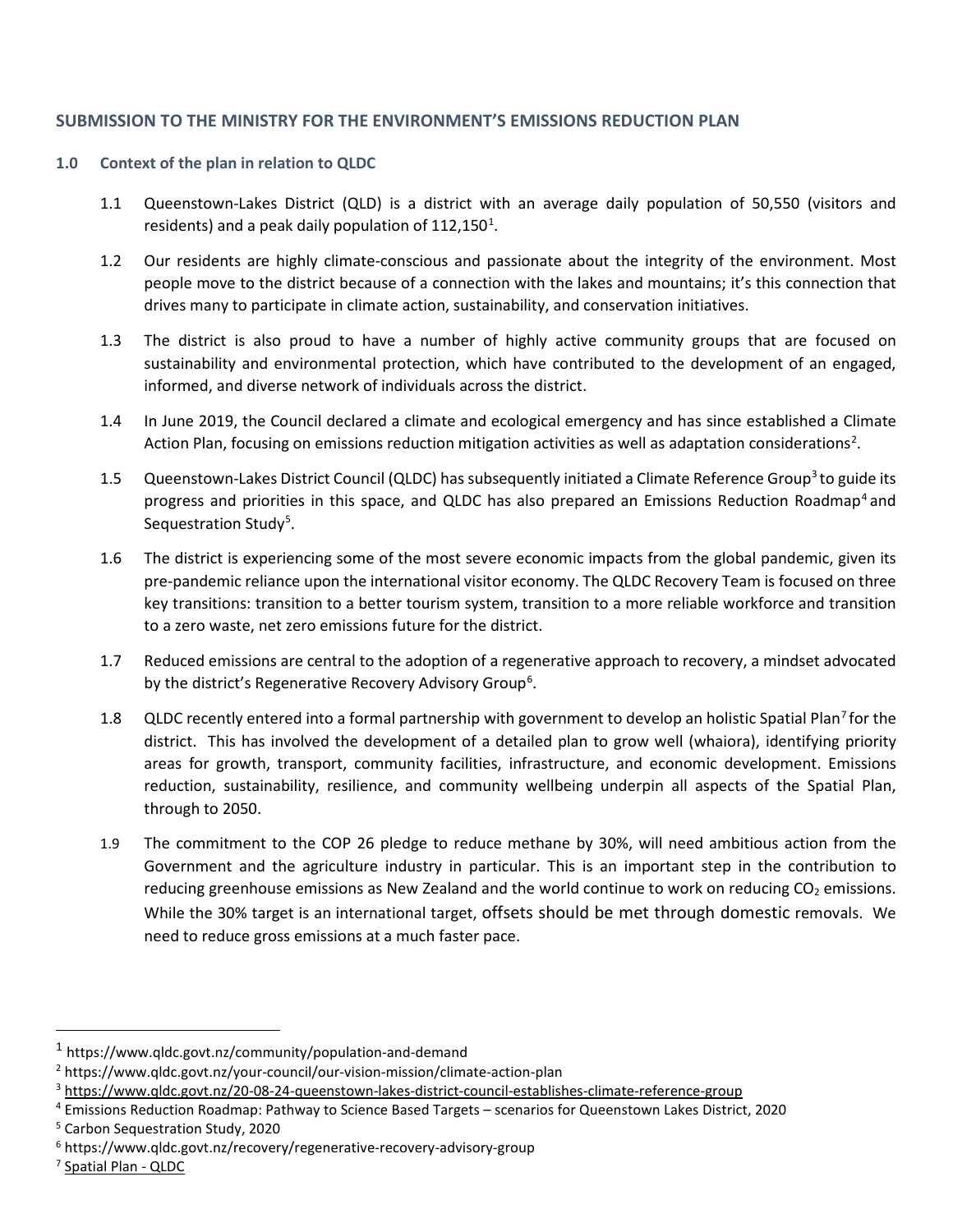### **2.0 Key Strategic Points**

# 2.1 *The next version of the plan needs further detail and should explicitly address the recommendations of the Climate Change Commission's report*

- 2.1.1 The Government has acknowledged that it is not consulting on a complete plan. Specifically, the introductory comments acknowledge the Climate Change Commission's (CCC's) advice, but it is unclear which of the CCC's 33 recommendations will be adopted and developed. The CCC set out very clear and specific recommendations including provisional progress indicators. QLDC expected the Government's response to these recommendations would be clearly addressed in this plan.
- 2.1.2 Of concern is that there are no timeframes or progress indicators within the plan, and it is not clear who will be accountable and responsible for delivery.

### **Recommendations:**

R1. That a complete and comprehensive Draft Plan is released for consultation once it is fully developed.

R2. That the final Plan include all the requirements of s5ZG(3) of the Climate Change Response Act, incorporating the recommendations of the CCC and any other actions to come out of this consultation. It should include clear timeframes, progress indicators, and name the Minister(s) accountable for the various action points within the required strategies.

# *2.2 Include an additional guiding principle so that New Zealand's Emissions Reduction Plan supports global emissions reductions and an equitable transition for all.*

- 2.2.1 QLDC agrees with the Guiding Principles in Table 5 but believes an additional principle is needed to prevent New Zealand's Plan either: driving up the biodiversity losses and emissions of our trading partners; or creating an inequitable transition for the people living and working in the countries New Zealand trades with. The goal is to reduce global emissions and to do it in a way that doesn't create or entrench inequities.
- 2.2.2 Compliance with Nationally Determined Contributions and with the regulations in place to achieve those contributions, will be variable globally. Additionally, other nation states may not have the same commitment to an equitable transition for their people.
- 2.2.3 QLDC would like to see an additional principle included in Table 5 to ensure that in reducing New Zealand's emissions, there is not an increase in New Zealand's global carbon footprint or global inequities.

#### **Recommendation:**

R.3. That an additional principle be included in Table 5 as follows: An approach that supports global emissions reductions: set targets to reduce New Zealand's carbon footprint; - monitor the progress of our trade partners.

## *2.3 Local government's role could be more clearly addressed in the document*

- 2.3.1 QLDC supports the intent of The Ministry for the Environment in working with local authorities, experts, and the public to develop an Emissions Reduction Plan for New Zealand and recognises the efforts that have gone into developing a multifaceted plan so far. While partnership and collaboration with local government is often mentioned in the plan, it is not clear how this will be achieved for meaningful impact.
- 2.3.2 QLDC believes that there needs to be greater recognition of the role that local government will play in the transition from high carbon emissions to net-zero emissions. Local councils, like QLDC, have been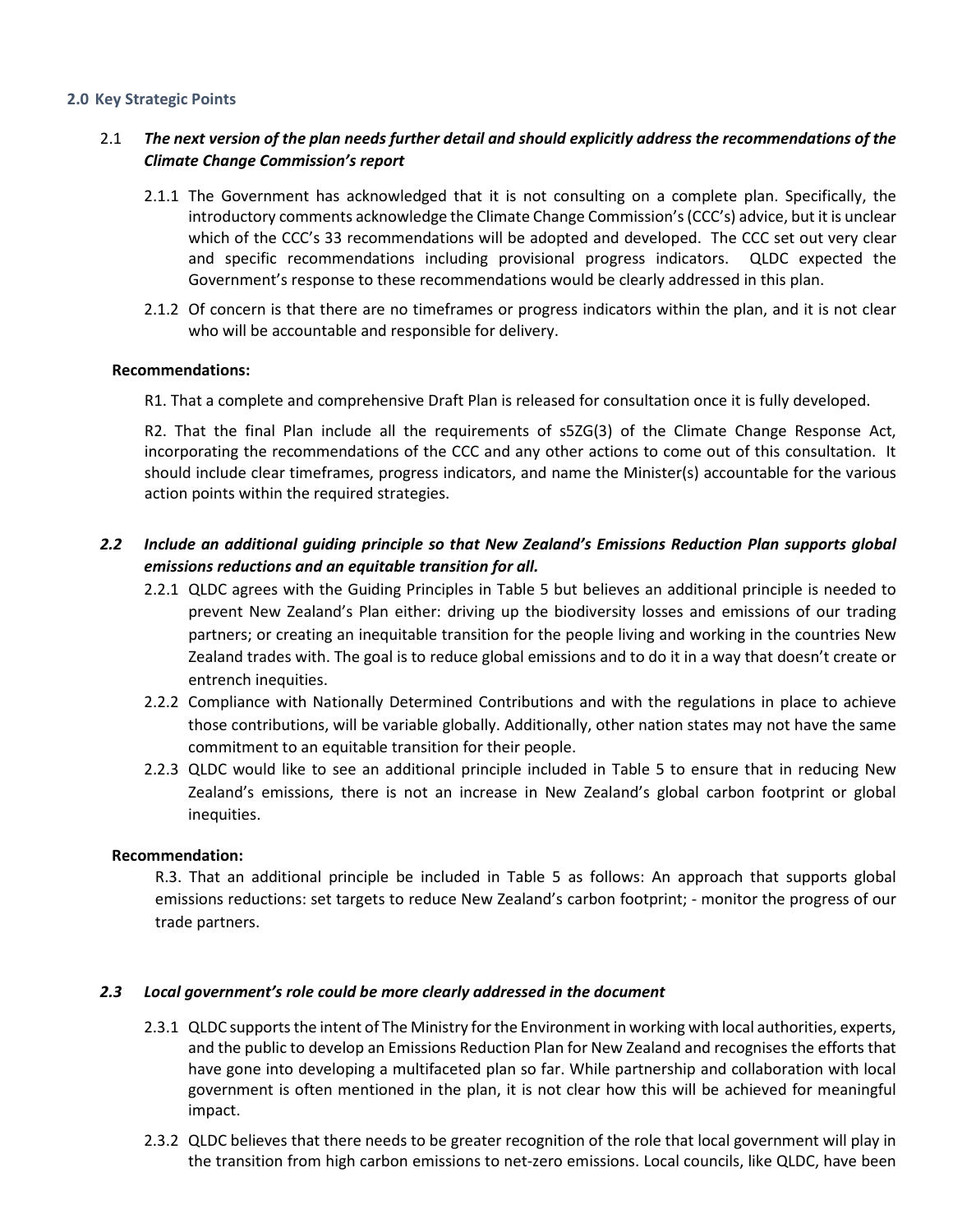proactive in declaring a climate emergency and developing and implementing Climate Action Plans. In the climate action and emissions reductions sphere, local government can play a key role in engaging local communities. The Government should acknowledge that there are a number of significant reform programmes underway similarly that require partnership with Local Government. Investment needs to support Local Government to effectively partner on these programmes without having to divert resources from core services.

- 2.3.3 Local government will experience a series of major reforms over the next three years that could significantly change the way that local authorities operate. Three waters reform and review of the Resource Management Act will have major implications for urban growth, service delivery and planning. It will be essential that these reforms prioritise and enable emissions reduction by local government.
- 2.3.4 A consistent approach would be particularly useful in the development of emissions reduction modelling methodologies, carbon accounting practices and greenhouse gas auditing processes. There is currently no consistent set of tools for monitoring and evaluating emissions at a local level.
- 2.3.5 We also believe that Government should work with local and regional government through the Spatial Planning process to identify which areas of land are suitable for afforestation of different types and scales based on soil class, likely growth rates, impact on surface water and aquifers and biodiversity. This should not be left to a global market to determine.
- 2.3.6 Government's focus is on the importance of the big picture but could further address the role of local communities and local economies. However, if small local businesses and communities could be incentivised to change their behaviours and reduce emissions, significant benefits could be achieved. Local solutions need to be linked to global goals in building a global citizen mindset.

#### **Recommendations:**

R.4. Ensure that the role and remit of local government is effectively acknowledged and integrated within the document.

R.5. Ensure that increased expectations on local government are accompanied by appropriate resources.

R.6. Develop a clear set of consistent monitoring and evaluation tools for use at a local level. Address the implications of local government reform effectively.

#### *2.4 The quality of the document is notably inconsistent between different departmental remits*

2.4.1 It is clear that between different government departments and areas of responsibility, the quality of the response has been uneven. Some areas (such as transport) have demonstrated strong progress, whilst others (such as agriculture) have not. Management and governance arrangements may be required to remedy such disparities.

#### **Recommendation:**

R.7. Establish mechanisms to ensure a consistent and balanced level of good progress across all government departments.

#### *2.5 The initial increase in emissions is unacceptable*

2.5.1 QLDC fully supports locking in net zero and the decarbonization of sources of long-lived emissions. However, QLDC does not support the emissions budget rising further before reducing. QLDC recommends that the budget pathway is revisited and reconsidered.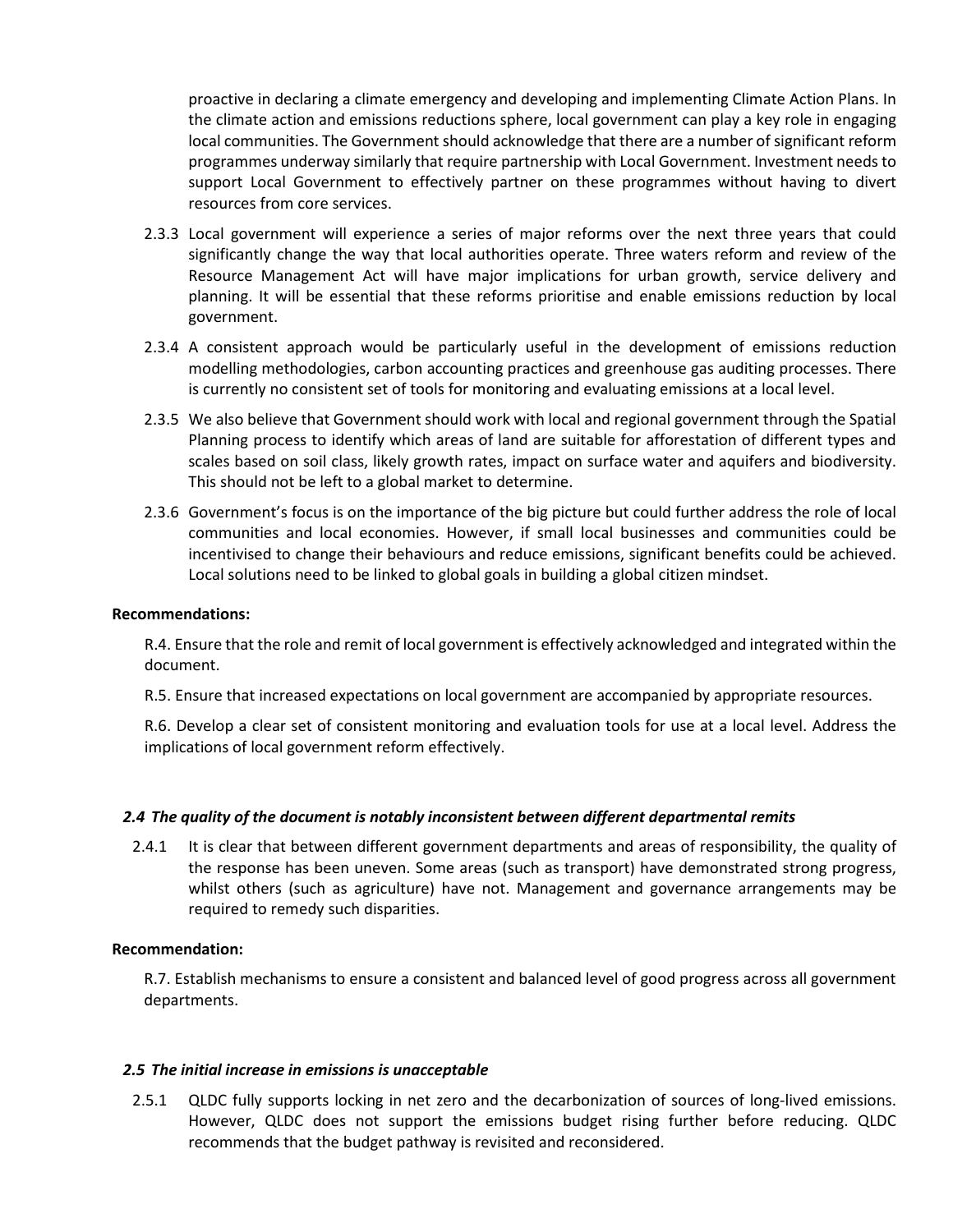- 2.5.2 The budgets proposed have been largely based on advice from the Climate Change Commission (CCC). That advice is now the subject of a Judicial Review. Lawyers for Climate Action take the position that the proposed budget of 648 Mt CO2-e of net emissions for the period 2021-2030 is not compatible with contributing to global efforts to limit warming to 1.5°C. Of concern is that the proposed targets may not meet NZ's international obligations and more importantly, will not sufficiently reduce our contribution to warming, placing an unfair burden on future generations.
- 2.5.3 In addition, the budgets recommended by the CCC have since been adjusted to account for the results of MPI's latest afforestation/deforestation survey<sup>[8](#page-4-0)</sup> which was not available to the CCC. However, the survey report acknowledges the significant uncertainty due to a number of factors including land availability and affordability; seedling availability; labour availability; client confirmation; requirement for OIO approval; and Government and Local Council regulations. It is unclear whether the Government is adopting the 100% or the 50% projections. The advice of the Commission is to limit exotic afforestation so that it is matched with native afforestation. If the Government adopts this recommendation, reducing the use of radiata pine, there may be less total afforestation than forecast and less New Zealand Units available for offsetting.
- 2.5.4 There is a gap of between 5.1 and 2.1 Mt CO2e between current estimates of policy impacts and the emissions reductions required to meet the first emissions budget (for 2022-2025). Presumably that gap will increase with the more ambitious target set at Cop26.

## **Recommendations:**

R.8. Revisit the emissions budget pathway to remove the initial increase in emissions and/or ring-fence sufficient emissions in the budget for the construction of renewable energy infrastructure

R.9. Reconsider the emissions budgets taking a precautionary approach to ensure New Zealand will at least meet its obligations (while taking a principled approach that does not exacerbate biodiversity issues).

## **2.6** *The implications of the just transition need to be addressed transparently*

2.6.1 The need for an equitable, inclusive, and well-planned climate transition is fully supported. This needs to be viewed with an holistic approach to wellbeing and a true focus on social equity. The report does not squarely address the hardships that society will face during the transition period, irrespective of whether or not the transition is just. Even in the pursuit of equitable transition, there will be considerable changes to lifestyle and consumption needed. QLDC recommends that a programme of education is developed to effectively prepare people for this change. QLDC recommends that the Ministry for the Environment keep in mind the potential pain and difficulty in lifestyle changes to meet climate emission targets and ensure a just transition is kept in mind when planning for change.

## **Recommendation**:

R.10. Squarely address the potential difficulties a just transition involve, through a targeted programme of education across society.

#### *2.7 Greater regulation than what is suggested in the plan is required*

2.7.1 The Emissions Trading Scheme properly regulated will be a useful tool, but given the massive changes needed, the timeframe to make them, and the requirement for an equitable transition, greater use

<span id="page-4-0"></span><sup>8</sup> *Afforestation and Deforestation Intentions Survey 2020 Final Report*. Professor Bruce Manley, NZ School of Forestry, University of Canterbury July 2021 Objective 1 – [Review and recommend any changes to the NEFD Yield Table Structure \(mpi.govt.nz\)](https://www.mpi.govt.nz/dmsdocument/46564-Afforestation-and-Deforestation-Intentions-Survey-2020)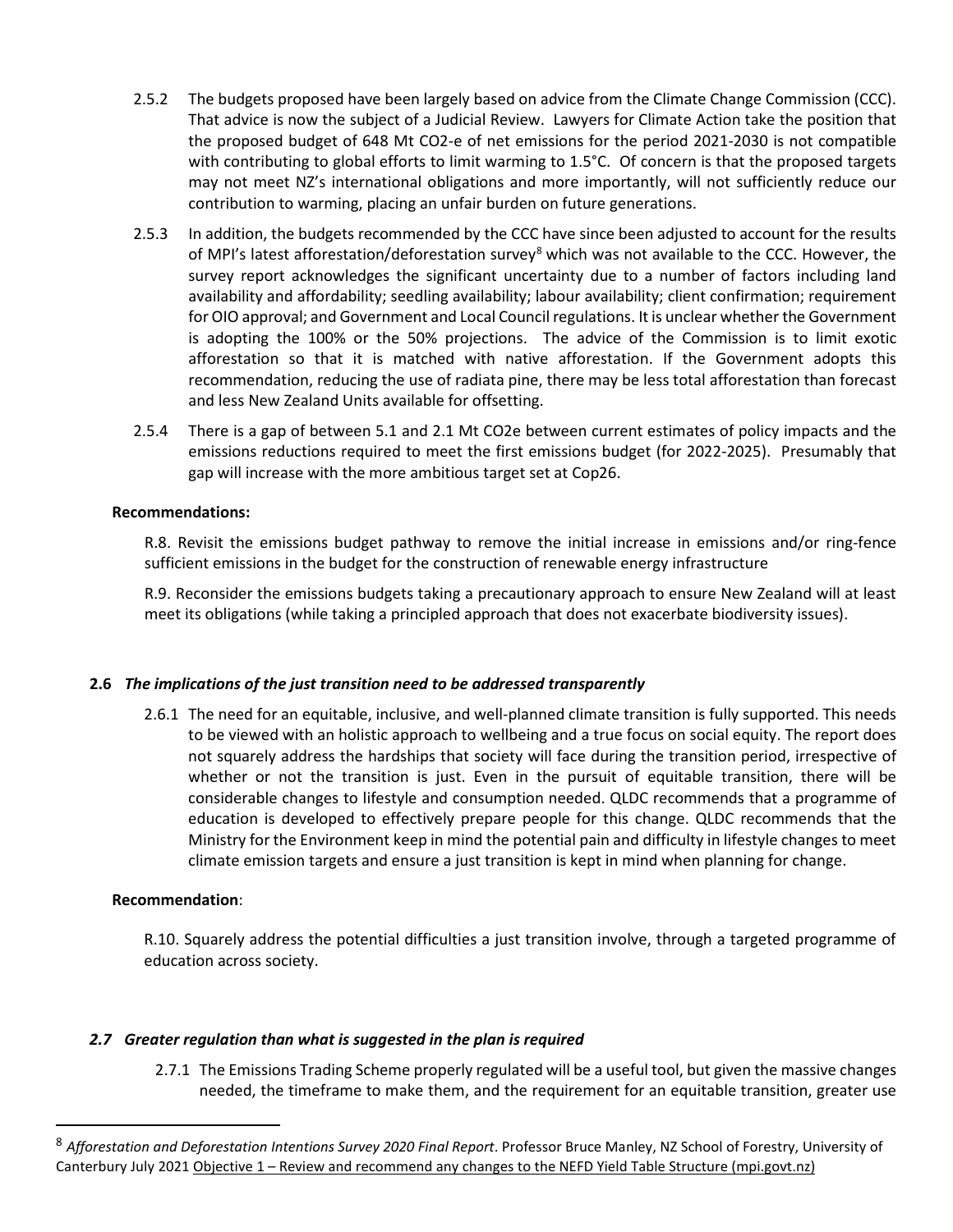of regulation than is suggested in this plan is required. Market forces will not be sufficient for the change required.

### **Recommendations:**

R.11. Adopt the CCC's recommendation 11- Strengthen market incentives to drive low-emissions choices

R.12. Develop strong regulations (via the Natural and Built Environments Act and by following the recommendations of the CCC) to drive down gross emissions and enable a swift and equitable transition.

### **2.8** *Significant investment is required in massive-scale behaviour change*

2.8.1 Whilst local level behaviour will be important to contribute to mitigation initiatives and local adaptation plans, broader systems change will be far more compelling. A focus on full system change is needed to effect behavioural change and government leadership will be central to success. Support for behavior change should be deep, ambitious, and far-reaching. It is vital that the Government does not underestimate the investment required in this space. It is critical that this investment has significant reach. The time of piloting and small patches of change has passed. Investment in behavioural change capacity-building, including in local government should be included across all phases of the Budget plan. QLDC supports the proposal to develop a behaviour change fund and recommends that further opportunities to invest in behaviour change are sought.

### **Recommendation:**

R.13. Make significant investment in wide-reaching educational and behaviour change programmes.

## *2.9 Public transport investment needs to be streamlined and progressive, enabling accessible service provision, including in the regions*

- 2.9.1 QLDC recommends looking at Transport and mode shift, as an equitable incentivizing solution, particularly for low-income households. QLDC recommends the Ministry for the Environment and the Ministry of Transport consider the provision of public transport that is accessible and meets the needs of the communities serviced. To enable this, funding needs to be sought through the first budget period.
- 2.9.2 Further investment needs to be made in removing barriers to catching a bus, riding a bike, or walking, and in creating disincentives to using a private car except in exceptional circumstances, e.g., access, cost, or safety barriers. The current Emission Reduction Plan ignores the potential co-benefits of health, safety, and community that could be realized through a modal shift.
- 2.9.3 While the argument for Electric Vehicles over petrol vehicles is clear, QLDC supports the move away from electric vehicles as the sole solution to emissions reduction. The solution to reducing carbon lies not only in a shift to electric vehicles but in the promotion of public and active transport as preferred options for travel. QLDC recommends further considering incentives to the use of public transport of private vehicles.
- 2.9.4 Public transport delivery is highly fragmented across central, regional, and local government and is generally improved only if demand can be demonstrated. The design and responsibility for effective delivery of public transport needs to be streamlined across these organisations and their transport programmes. In addition, there are opportunities to demonstrate leadership in the provision of strategic public transport infrastructure and services that will, by virtue of being available, increase demand for these services. Spatial planning can help to build a case for a progressive approach but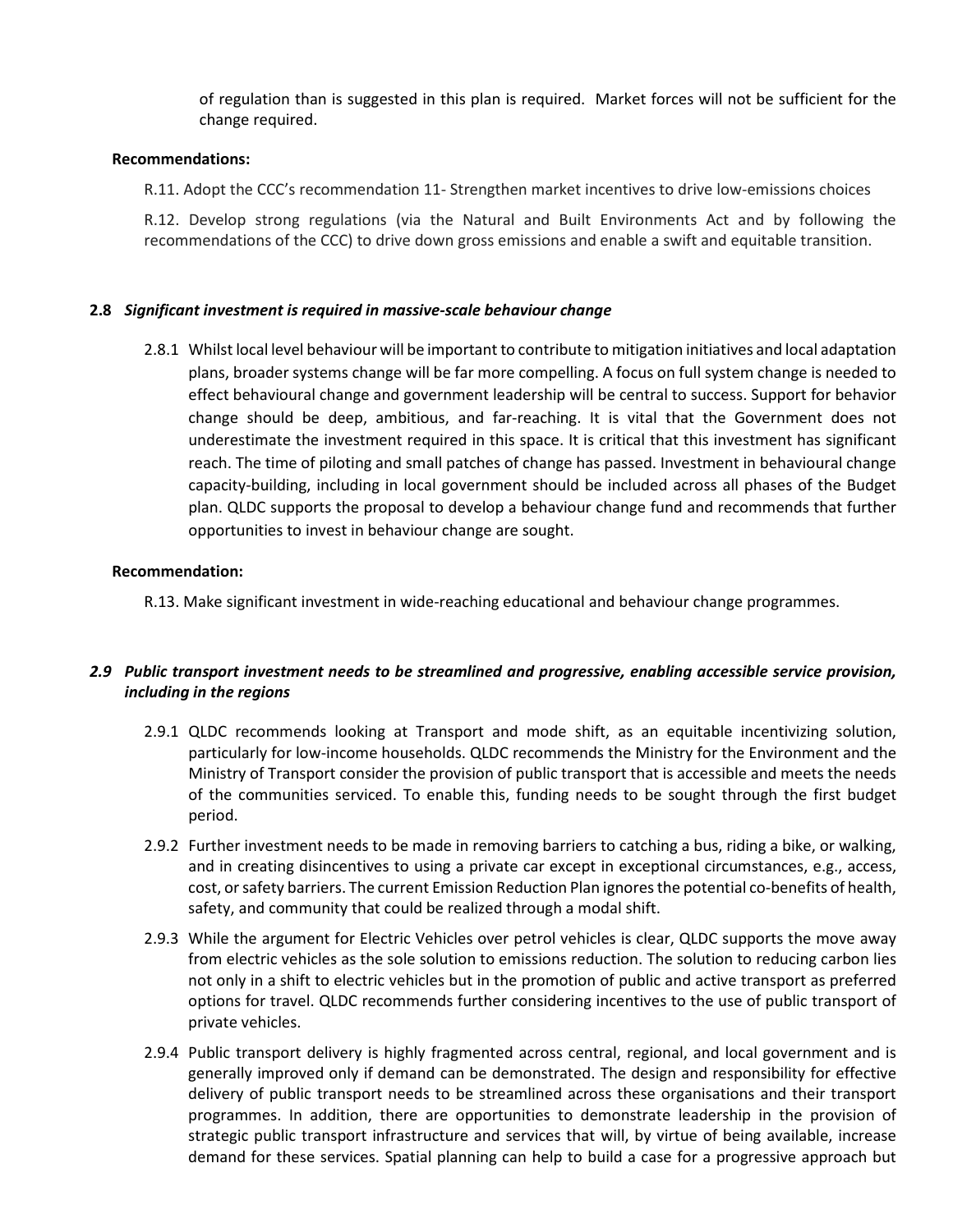systemwide leadership is needed.

2.9.5 Currently, public transport and mode shift are encouraged as a mechanism to reduce carbon emissions, in saying that, much of the focus is on local travel within neighbourhoods, communities and cities. An extension to this view would be to look at lower carbon travel options between cities and towns, for example, greater emphasis should be placed on investing in the transformation of the public and active transport networks, at a local, regional, and intercity level.

### **Recommendations:**

R.14. Invest in the provision of accessible public transport to enable a just transition. Consider all of the cobenefits to modal shift.

R.15. Give greater consideration to reform of the public transport model at a national level, streamlining responsibilities and enabling a progressive funding model.

R.16. Encourage central government to set national and local targets for transport mode shift that are based on an understanding of the capacity of the grid and the current and future demand for electricity across all sectors.

R.17. Encourage central government to invest in intercity connectivity across Aotearoa.

# *2.10 Waste in the Emissions Reduction Plan needs to align and integrate with the National Waste Strategy to achieve meaningful change in emissions.*

- 2.9.1 Elimination and diversion of waste has been largely left to under-resourced community groups and councils when clearly the system requires a wider commitment, including a commitment to implement appropriate restrictions on imported goods, to ensure products entering the country are of high quality, repairable and/or recyclable.
- 2.9.2 Efforts should focus on industry, manufacturers, importers, and consumers by developing targets to reduce emissions from the production and disposal of consumer goods. It is recommended that targets for emissions associated with consumer goods be developed in conjunction with the review of the New Zealand Waste Strategy and the development of regulated product stewardship schemes.
- 2.9.3 The plan needs to ensure that the focus of the waste advice is not just on emissions generated at municipal landfills often operated by or on behalf of Councils. A greater portion of emissions form waste is generated and managed by the private sector (e.g., construction waste landfills, or green waste landfills) which are outside of Council's control.
- 2.9.4 Emphasis on the waste hierarchy for organics is critical. Investing in landfill gas capture technology and recovery of energy must not trump capture of organic material for beneficial use in the carbon cycle. Beneficial use of biomass to feed the soil is in keeping with the waste hierarchy and is supportive of regenerative ecosystems.
- 2.9.5 The plan should note that beneficial reuse of organics be focused on soil regeneration as this cobenefits local food resilience.
- 2.9.6 Organic waste into soil helps maintain and restore soil quality, structure and improves water retention capacity. This means that soils do not dry out quickly when water is scarce and reduces the risk of flooding during increased rainfall events. Healthy soils also work as carbon sinks and therefore can sequester even more carbon. Once applied to soils through compost, biochar or digestate, organic matter ensures carbon storage for many decades. The plan should recommend the development of a comprehensive strategy to build organic matter back into soil and include work to divert organics/food/timber from landfill. Transition to a climate-neutral economy means organic materials must be considered within a closed loop carbon cycle.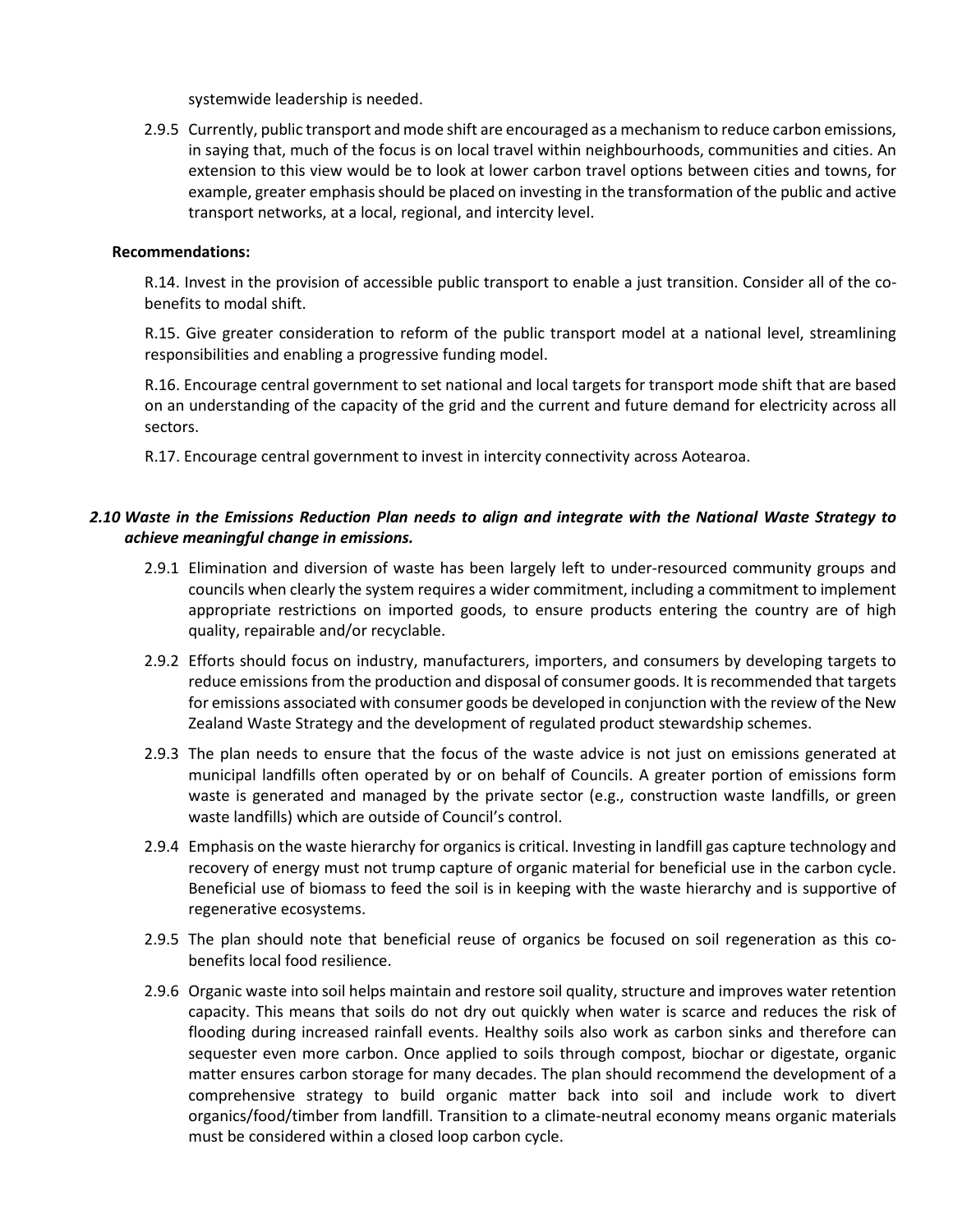2.9.7 Organics diversion from landfill is often focused on garden and food waste, but higher global warming potential may come from disposal of textiles, paper, cardboard, and timber. These materials need to be included in the priority products for mandated product stewardship schemes. Shifting the burden of emissions and landfill away from Councils and back to the user and consumer of products and services will be more effective and more equitable.

### **Recommendations:**

R.18. Waste targets should be set higher and staged at intervals before and beyond 2035 to encourage investment in systemic change infrastructure and services, particularly for organics. Alignment should be sought with the revision of the NZ Waste Strategy (NZWS), and the NZWS should consider emissions reduction, not just waste reduction.

R.19. Advise central government to develop a comprehensive strategy to build organic matter back into soils and ban organic material from landfill including; food, textiles, fibre, biosolids and timber.

R.20. Advise central government to support and resource community groups to expand their resource recovery network and enable behavioural change.

R.21. Advise central government to utilise RMA reform to effect urban design to enable participation in lowwaste and low emission lifestyles and be used to mandate low emissions, low waste construction.

### *2.10 The greatest responsibility needs to be placed on those with the greatest emissions profile*

- 2.10.1QLDC supports the assignment of responsibility for emissions reduction to individuals, households, businesses, and local and central government. However, QLDC recommends that greater responsibility needs to be placed on the businesses, groups and organisations that make the most significant contribution to the emissions budget.
- 2.10.2 QLDC do not support an approach that relies on technological advances to reduce methane. QLDC would support a plan to supports farmers (including with finance) to transition from the intensive, high input industrial model that has developed over the last 15-20 years.

#### **Recommendation:**

R.22. Identify entities that make the most significant contribution to the emissions budget and develop a targeted plan for emissions reduction.

#### *2.11 Further consideration should be given to the potential of water allocation to reduce emissions*

- 2.11.1 Water allocation is not addressed in the Emissions Reduction Plan. Allocation to activities that reduce emissions rather than increase them could contribute to the Government's goals.
- 2.11.2 Water is a limited resource and moving forward, it should be allocated in a way that best meets the needs of communities, that incentivises low emission productivity, and that does not adversely impact biodiversity or the health of water. Allocating additional water to activities that drive up emissions and nitrate pollution (such as dairying) is now untenable.

## **Recommendation:**

R.23. Include a directive to include provisions in the Natural and Built Environment Act that will ensure: firstly, that water is allocated in a way that gives effect to Te Mana o Te Wai (in accordance with the NPS-FM); and secondly, that water is allocated amongst competing activities having regard to the need to reduce gross emissions and improve biodiversity outcomes.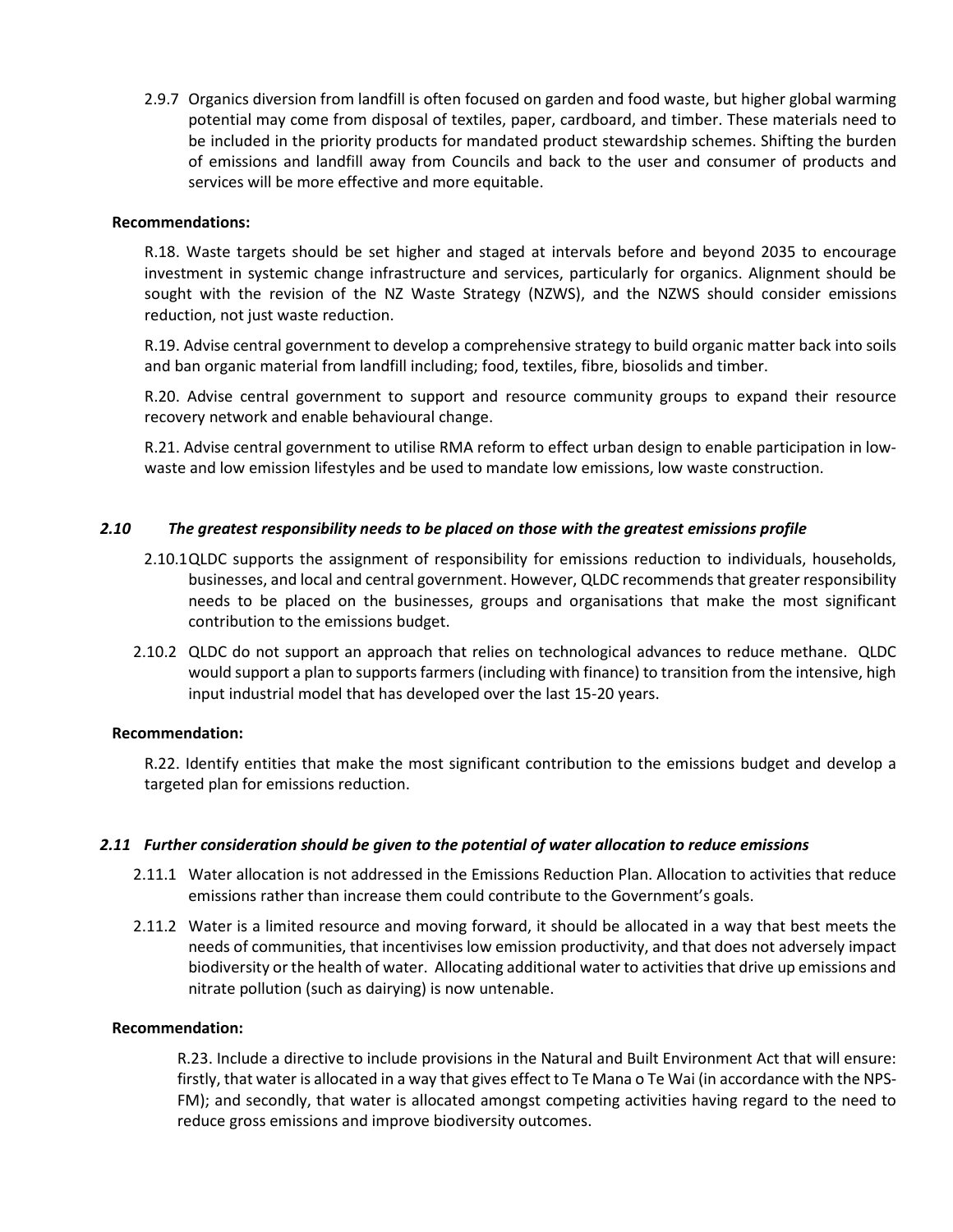# *3.0 Nature-Based Solutions and Biodiversity can contribute significantly to emissions reduction*

- 3.0.1 Nature-based solutions for climate harness the power of nature to reduce greenhouse gas emissions and also help adapt to the impacts of climate change. They are win-win solutions that involve protecting, restoring, and sustainably managing ecosystems to address society's challenges and promote human well-being. These are natural solutions that sustain life and ecosystems.
- 3.0.2 The Paris Agreement on climate change calls on all parties to acknowledge "the importance of ensuring the integrity of all ecosystems, including oceans, and the protection of biodiversity, recognized by some cultures as Mother Earth", and 66% of signatories to the agreement commit to 'green' or 'nature-based solutions' (NbS) in their climate pledges. <sup>[9](#page-8-0)</sup>NbS are cost-effective interventions that can enhance resilience in agriculture, forestry and marine ecosystems while mitigating climate change and enhancing the environment.
- 3.0.3 In spaces where carbon forests are considered, a better approach may be to look holistically at good agricultural forestry. As carbon forests are not closely managed, the risk of pests and fire is more likely. This then becomes an issue for future generations, to deal with the fall out of large unmanaged carbon forest spaces.
- 3.0.4 Better stewardship or management can occur in all major natural terrestrial habitats grasslands, wetlands, and agricultural lands; and marine environments with NbS solutions could help to provide up to 37% of the CO2 mitigation needed through to 2030.<sup>[10](#page-8-1)</sup>
- 3.0.5 In relation to afforestation, careful consideration should be given to policies, investments, and incentives to ensure tussocks are not being removed to plant pines. The impacts on rural communities of the 'plant and leave' aspect of carbon forestry, as well as full environmental impacts of the forests, need to be considered including plants that:
	- have potential to wild,
	- require vast quantities of water that is drawn from the catchment,
	- has no intrinsic nor extrinsic value beyond its carbon sequestration,
	- harms biodiversity (is monocultural by nature),
	- reduces productivity of the land,
	- harms local communities.
	- 3.0.6 QLDC recommends that rather than focusing solely on planting, significant efforts should also be put into recreating and preserving wetland spaces.

# **4.0 Specific Points for the Queenstown-Lakes District**

- 4.0.1 QLDC previously made a detailed submission to the Climate Change Commission with regard to its advice to government in March 2021. The submission outlined 21 barriers that local government faces in relation to climate action and 41 recommendations for the Commission to consider. This submission can be found at Appendix 1.
- 4.0.2 QLDC highlighted three key challenges for the district that it was keen to share with the Commission, all of which remain important and relevant to the current process:

<span id="page-8-0"></span><sup>9</sup> Seddon, N., Turner, B., Berry, P. *et al.* Grounding nature-based climate solutions in sound biodiversity science. *Nature Clim Change* **9,** 84–87 (2019). https://doi.org/10.1038/s41558-019-0405-0

<span id="page-8-1"></span><sup>&</sup>lt;sup>10</sup> Anderson, L. et al. (2020). A Safe Operating Space for Aotearoa/New Zealand.https://www.mfe.govt.nz/publications/land-climatechange-fresh-water/safe-operating-space-new-zealandaotearoa-translating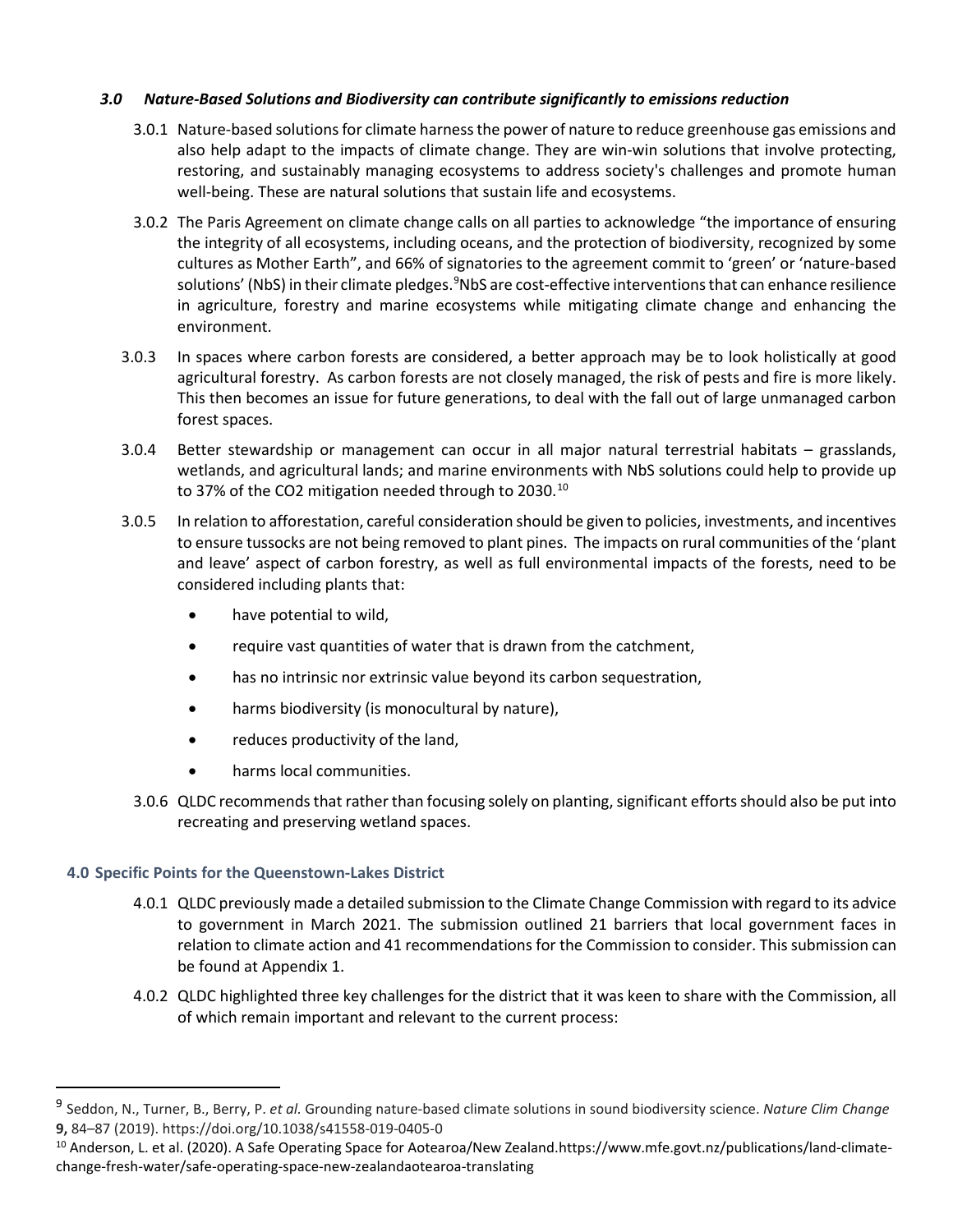# *4.1 Effective spatial planning, intensification and improved urban form will be essential for emissions reduction in the district.*

- 4.1.1 QLDC has been working in partnership with central government for the past 18 months to develop a spatial plan<sup>[11](#page-9-0)</sup>. It has been an extremely valuable process that has taken an holistic approach to the relationship between urban form and community wellbeing. The spatial plan is based upon the three principles of wellbeing, resilience and sustainability and aims to 'whaiora' or 'grow well'.
- 4.1.2 Key outcomes of the QLDC spatial plan are;
- Consolidated growth and more housing choice,
- Public transport, walking and cycling are everyone's first choice,
- A sustainable tourism system,
- Well-designed neighbourhoods that provide for everyday needs, and
- A diverse economy where everyone can thrive.
- 4.1.3 Spatial planning can drive the intensification of urban areas, encouraging higher density living and mixed land use that drives mode shift. It can also reduce the emissions associated with infrastructure provision. If afforded the appropriate status and powers, spatial planning could be used to restrict types of development in specific locations. The implications of this for emissions reduction, should be considered in detail during the RMA reforms.
- 4.1.4 An important part of the Queenstown Lakes Spatial Plan is the focus on prioritizing investment in public transport and active network modes. The Spatial Plan seeks a transformational shift in public transport provision in the district. This will include a combination of physical improvements such as bus lanes, park and ride facilities and more direct and frequent services that make public transport quicker than the car journey, particularly in peak hours.
- 4.1.5 QLDC supports the approach to public transport, active travel and placemaking as outlined in the document. QLDC's Spatial plan takes a consolidated approach to development on new land and enables higher densities in existing urban areas. This approach preserves the natural landscape and rural character of the district and will create an urban form that will help to lower emissions and improve wellbeing.
- 4.1.6 A key action in the Spatial Plan is the creation and implementation of a mode shift plan for Queenstown, including travel demand management. This plan is on track to be delivered in the coming months. This builds on Queenstown's transport business case adopted by the Queenstown Lakes District Council in January 202[112](#page-9-1) is working towards a mode shift of 40% toward public transport by 2028 and 60% by 2048 on its busiest route (Queenstown Transport Business Case, 2021).
- 4.1.7 The way in which the district grows in future will have huge implications for the ability of its communities to reduce emissions. The relationship between urban form, transport and emissions reduction behaviour change is particularly pronounced. If the district isn't designed to have 10-15 minute neighbourhoods, it will be nearly impossible to achieve the mode shift from private vehicles to public or active transport.

<span id="page-9-0"></span><sup>11</sup> https://letstalk.qldc.govt.nz/49239/widgets/266124/documents/197292

<span id="page-9-1"></span> $12$  Queenstown transport business case (Agenda item 5; p. 85). (2021). Queenstown Lakes District Council.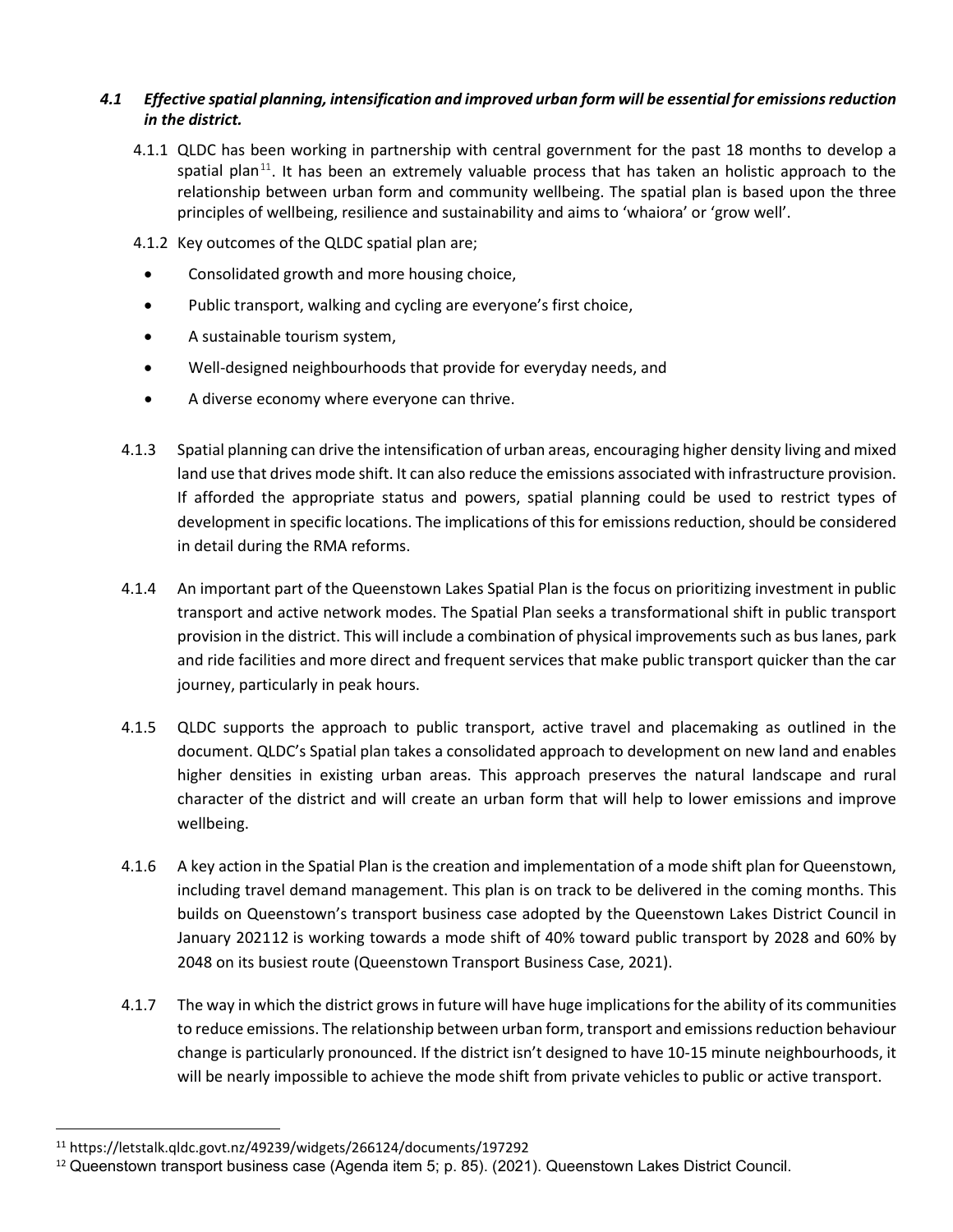4.1.8 Currently the small developer community in the district is not incentivised to intensify development. They are not always able to secure funding from major lenders for projects of this nature, because the market tends to reward traditional house and section packages. Central government needs to incentivize lenders to fund progressive development ideas that align with the spatial plan. This should be included as part of Budget period 1 in the Emissions Reduction Plan.

### **Recommendations:**

R.24. Ensure that the Spatial Planning Act empowers local government to develop and implement spatial plans that focus upon emissions reduction.

R.25. Incentivise lenders to fund high density living developments when aligned with the district's spatial plan.

R.26. Ensure the Natural and Built Environments Act empowers consenting authorities to create rules that prevent urban sprawl.

## *4.2 Significant energy network challenges will need to be overcome to decarbonise extensively.*

- 4.2.1 Prior to the pandemic, the district acknowledged the need to transform the energy system for the following reasons:
	- Electrical capacity in the district is limited,
	- Resilience of supply is low,
	- Heating affordability is a critical issue,
	- The transition from natural gas to lower emissions solutions will be a necessary, but difficult change for the district over timeframes posed, and
	- The appetite to electrify may not be affordable without significant network investment.
- 4.2.1 On aggregate, these challenges compromise the district's ability to be resilient, affordable, and able to meet its emissions reduction aspirations.
- 4.2.2 Furthermore, these challenges erode the district's ability to provide a reliable, modern economic infrastructure. In the competition for highly mobile international investments, the electricity supply presents a risk. This risk has significant implications for the district's ability to diversify its industry and attract new investments.
- 4.2.3 QLDC believes that the district's unique energy context presents an imminent need and opportunity to transform in partnership with government. This could require investment in alternative and distributed energy solutions, such as biomass, biogas, biofuels, geothermal energy, hydrogen etc.
- 4.2.4 In further developing the Emissions Reduction Plan, following the review of energy use in New Zealand, the Ministry for the Environment should look to include more emphasis on the reduction of energy use and demand under the reduction plan.
- 4.2.5 Both Queenstown and Wanaka will face significant challenges in relation to electrification due to the status of the current network. Queenstown Lakes District can be used as an example of where the "electrification of everything" will, without smart investment and innovation, reduce resilience.

#### **Recommendations:**

R.27. Give greater consideration within the advice to highly location-specific complexities which will make transitioning to low-emissions local economies that much harder for communities to manage alone.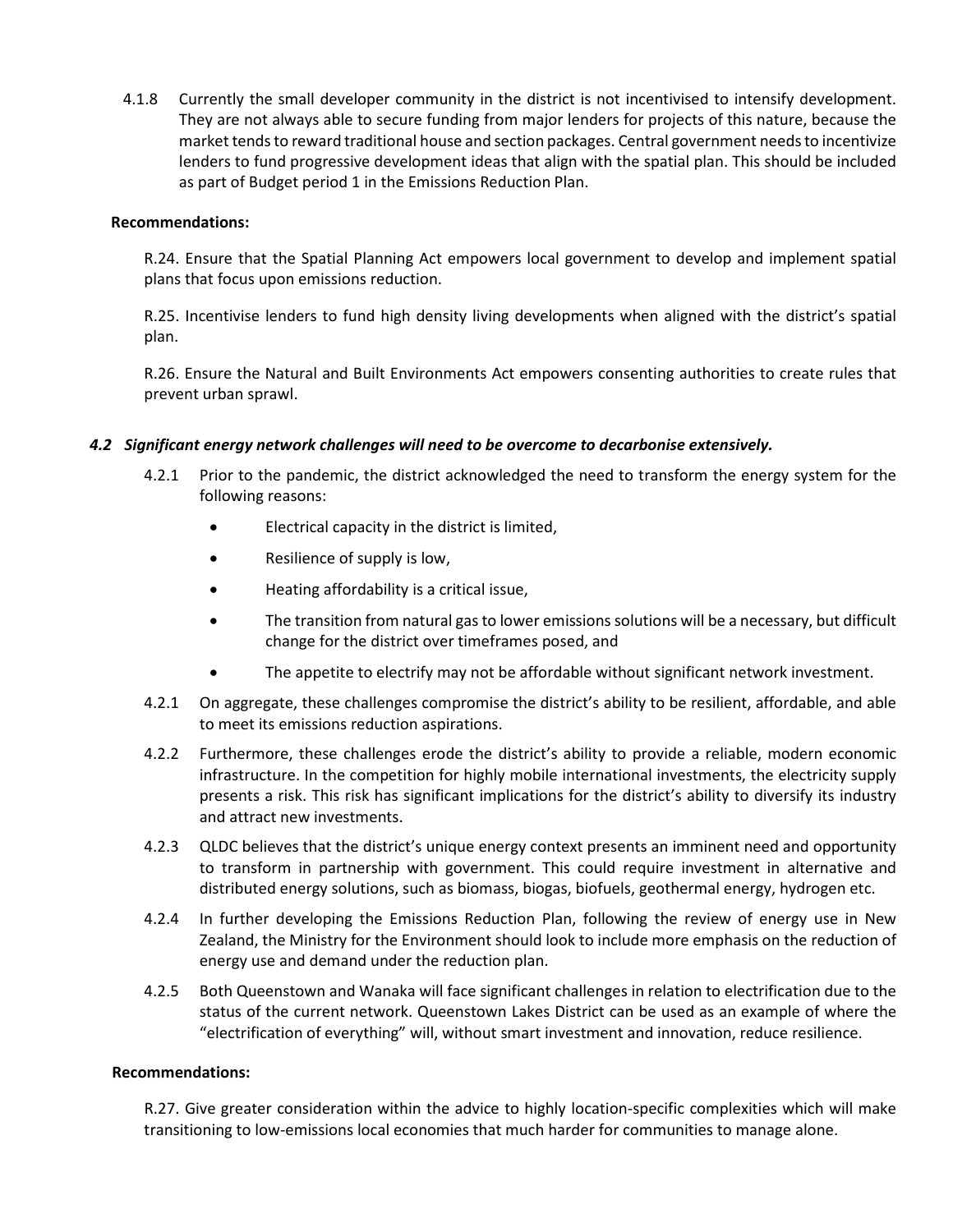R.28. Meet with QLDC and central government agencies to discuss how to partner effectively in relation to the energy challenge, innovation, and future investment.R.17. Encourage central government to set national and local targets for transport mode shift that are based on an understanding of the capacity of the grid and the current and future demand for electricity across all sectors.

# *4.3 The role of the visitor economy and tourism policy in reducing emissions needs to be represented in the document.*

# *4.3.1 A mature, national conversation is required about the future of tourism*

- 4.3.1.1 Tourism and the international visitor economy play an important role in the emissions profile of New Zealand. The Queenstown Lakes District is an important contributor to what was (pre-COVID 19) the country's largest export industry. It's important that in planning the future direction of the tourism system, the externalities of the unavoidably high levels of air travel are taken into account. At a national level, a mature and reasoned conversation is required to fully understand the whole of life cost of visitors, with regard to both emissions and economic inputs.
- 4.3.1.2 The government needs to address the recent reports from the Parliamentary Commissioner for the Environment and seek to navigate an effective, respectful path forward. Tourism has made a considerable contribution to the national economy for a number of years and in the interests of enduring change, progress should be made in a collaborative fashion.
- 4.3.1.3 Tourism is currently central to the economic wellbeing of the majority of residents in the Queenstown Lakes District<sup>[13](#page-11-0)</sup>. Work is underway to diversify the economy and to focus on a destination management approach that works toward a better form of tourism. However, these initiatives will take several years to come to fruition, requiring a regenerative mindset and a whole of system approach throughout.
- 4.3.1.4 Manaakitaka\* and kaitiakitaka\*run deeply in the tourism industry and many are taking significant steps within their spheres of influence to effect positive and meaningful change. However, most of the businesses are small to medium enterprises, facing economic survival challenges through COVID 19. Their ability to prioritise emissions reduction is highly variable and further support from government will be needed.
- *4.3.2 New Zealand needs to attract values-driven visitors and capture better data*
	- 4.3.2.1 The landscapes and environment, of outstanding natural beauty, of the Queenstown Lakes District attract a steady stream of visitors, providing a daily reminder of how essential the environment is to the tourism product offering. Prior to COVID 19, the average day population of the district was 67,129 people, of which 61% were residents and 39% were visitors. Over peak periods, the visitor numbers could swell the peak day population to 123, 249 $^{14}$  $^{14}$  $^{14}$ .
	- 4.3.2.2 New Zealand is marketed as a great place for independent travel and its Freedom Camping legislation supports this approach. A review of visitor attraction is required to ensure values-driven visitors are attracted effectively and served by products that reduce their carbon footprint as far as possible.
	- 4.3.2.3 It's essential for the district to understand the impact of visitors on emission-reductions initiatives and to better understand how international visitor emissions can be mitigated at a national, regional, and local level. Central government could play an important role in the provision of consistent, district-level data.

<span id="page-11-0"></span><sup>13 77%</sup> of people work in tourism, accommodation and hospitality[. https://ecoprofile.infometrics.co.nz/queenstown](https://ecoprofile.infometrics.co.nz/queenstown-lakes%2bdistrict/Tourism/TourismEmployment)[lakes%2bdistrict/Tourism/TourismEmployment](https://ecoprofile.infometrics.co.nz/queenstown-lakes%2bdistrict/Tourism/TourismEmployment)

<span id="page-11-1"></span><sup>14</sup> https://www.qldc.govt.nz/your-council/council-documents/annual-plans